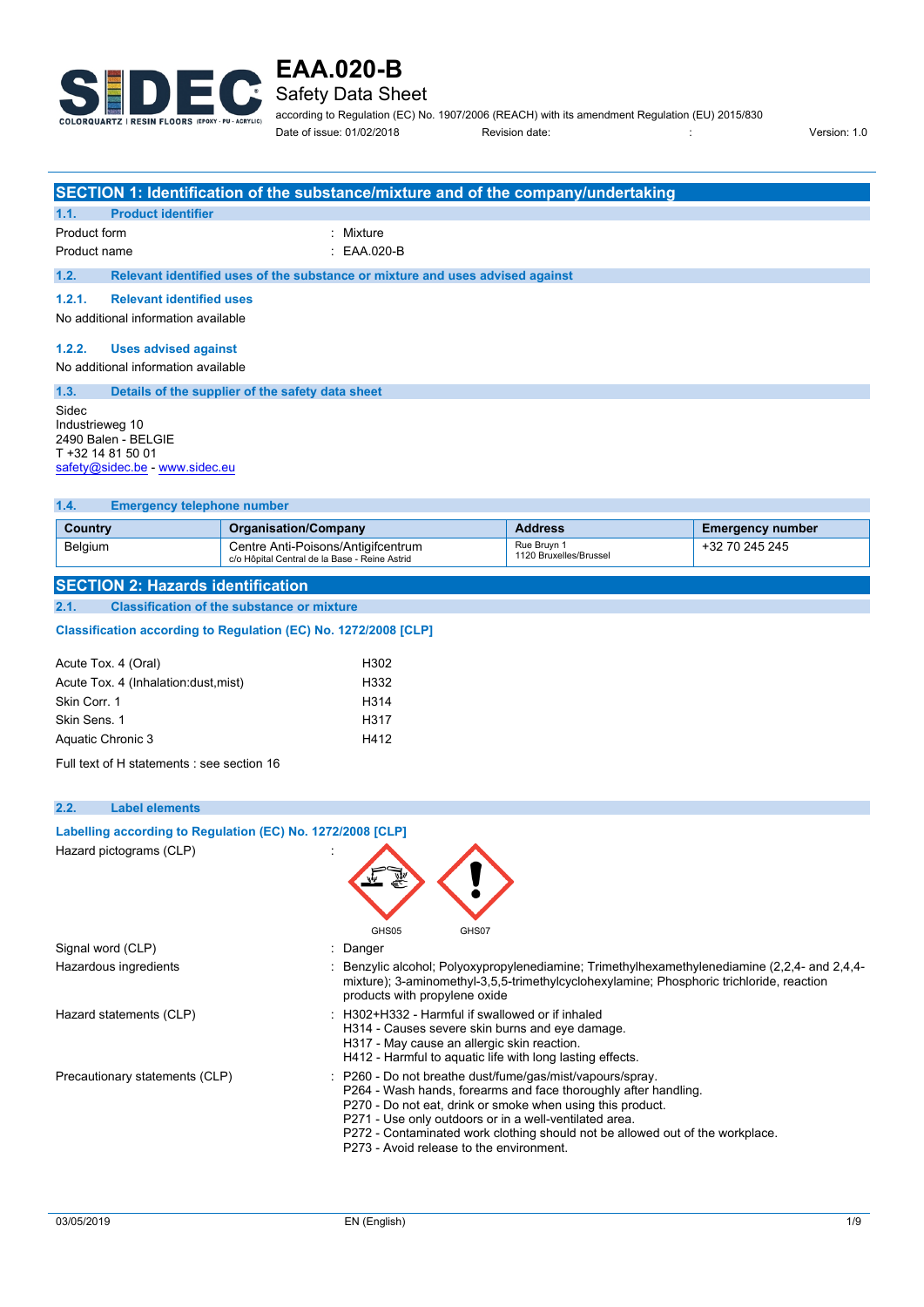### Safety Data Sheet

according to Regulation (EC) No. 1907/2006 (REACH) with its amendment Regulation (EU) 2015/830

### **2.3. Other hazards**

No additional information available

### **SECTION 3: Composition/information on ingredients**

### **3.1. Substances**

Not applicable

### **3.2. Mixtures**

| <b>Name</b>                                                    | <b>Product identifier</b>                                                                               | $\frac{9}{6}$ | <b>Classification according to</b><br><b>Regulation (EC) No.</b><br>1272/2008 [CLP]                                                 |
|----------------------------------------------------------------|---------------------------------------------------------------------------------------------------------|---------------|-------------------------------------------------------------------------------------------------------------------------------------|
| Benzylic alcohol                                               | (CAS-No.) 100-51-6<br>(EC-No.) 202-859-9<br>(EC Index-No.) 603-057-00-5<br>(REACH-no) 01-2119492630-38  | $20 - 50$     | Acute Tox. 4 (Oral), H302<br>Acute Tox. 4 (Inhalation), H332<br>Acute Tox. 4 (Inhalation:dust, mist),<br>H332<br>Eye Irrit. 2, H319 |
| Polyoxypropylenediamine                                        | (CAS-No.) 9046-10-0<br>(REACH-no) 01-2119557899-12                                                      | $10 - 25$     | Skin Corr. 1A. H314<br>Eye Dam. 1, H318<br>Aquatic Chronic 3, H412                                                                  |
| Trimethylhexamethylenediamine (2,2,4- and 2,4,4- mixture)      | (CAS-No.) 25513-64-8<br>(REACH-no) 01-2119560598-25                                                     | $10 - 25$     | Acute Tox. 4 (Oral), H302<br><b>Skin Corr. 1. H314</b><br>Skin Sens. 1, H317                                                        |
| 3-aminomethyl-3,5,5-trimethylcyclohexylamine                   | (CAS-No.) 2855-13-2<br>(EC-No.) 220-666-8<br>(EC Index-No.) 612-067-00-9<br>(REACH-no) 01-2119514687-32 | $10 - 25$     | Acute Tox. 4 (Oral), H302<br>Skin Corr. 1. H314<br><b>Skin Sens. 1, H317</b><br>Aquatic Chronic 3, H412                             |
| Phosphoric trichloride, reaction products with propylene oxide | (CAS-No.) 1244733-77-4<br>(REACH-no) 01-2119486772-26                                                   | $2 - 6$       | Acute Tox. 4 (Oral), H302                                                                                                           |

### Full text of H-statements: see section 16

| <b>SECTION 4: First aid measures</b>                                        |                                                                                                                                                      |  |  |
|-----------------------------------------------------------------------------|------------------------------------------------------------------------------------------------------------------------------------------------------|--|--|
| <b>Description of first aid measures</b><br>4.1.                            |                                                                                                                                                      |  |  |
| First-aid measures general                                                  | Remove contaminated clothes.                                                                                                                         |  |  |
| First-aid measures after inhalation                                         | Take victim to fresh air, in a quiet place and if necessary take medical advice.                                                                     |  |  |
| First-aid measures after skin contact                                       | Wash off immediately with soap and plenty of water. If on skin and if skin irritation occurs, seek<br>medical advice and attention.                  |  |  |
| First-aid measures after eye contact                                        | Rinse opened eye for several minutes under running water. Then consult doctor.                                                                       |  |  |
| First-aid measures after ingestion                                          | Immediately give plenty of water. Take victim to fresh air, in a quiet place. Immediately call a<br>POISON CENTER/doctor.                            |  |  |
| 4.2.<br>Most important symptoms and effects, both acute and delayed         |                                                                                                                                                      |  |  |
| Symptoms/effects                                                            | : No supplementary information available.                                                                                                            |  |  |
| 4.3.                                                                        | Indication of any immediate medical attention and special treatment needed                                                                           |  |  |
| Treat symptomatically.                                                      |                                                                                                                                                      |  |  |
| <b>SECTION 5: Firefighting measures</b>                                     |                                                                                                                                                      |  |  |
| 5.1.<br><b>Extinguishing media</b>                                          |                                                                                                                                                      |  |  |
| Suitable extinguishing media                                                | : carbon dioxide (CO2). extinguishing powder. Strong water jet. Alcohol resistant foam.                                                              |  |  |
| 5.2.<br>Special hazards arising from the substance or mixture               |                                                                                                                                                      |  |  |
| Hazardous decomposition products in case of<br>fire                         | : Toxic fumes may be released.                                                                                                                       |  |  |
| 5.3.<br><b>Advice for firefighters</b>                                      |                                                                                                                                                      |  |  |
| Protection during firefighting                                              | Self-contained breathing apparatus.                                                                                                                  |  |  |
| Other information                                                           | Do not allow run-off from fire-fighting to enter drains or water courses. Dispose in a safe<br>manner in accordance with local/national regulations. |  |  |
| <b>SECTION 6: Accidental release measures</b>                               |                                                                                                                                                      |  |  |
| 6.1.<br>Personal precautions, protective equipment and emergency procedures |                                                                                                                                                      |  |  |
| General measures                                                            | : Use protective clothing. Keep public away.                                                                                                         |  |  |
| 6.1.1.<br>For non-emergency personnel                                       |                                                                                                                                                      |  |  |
| No additional information available                                         |                                                                                                                                                      |  |  |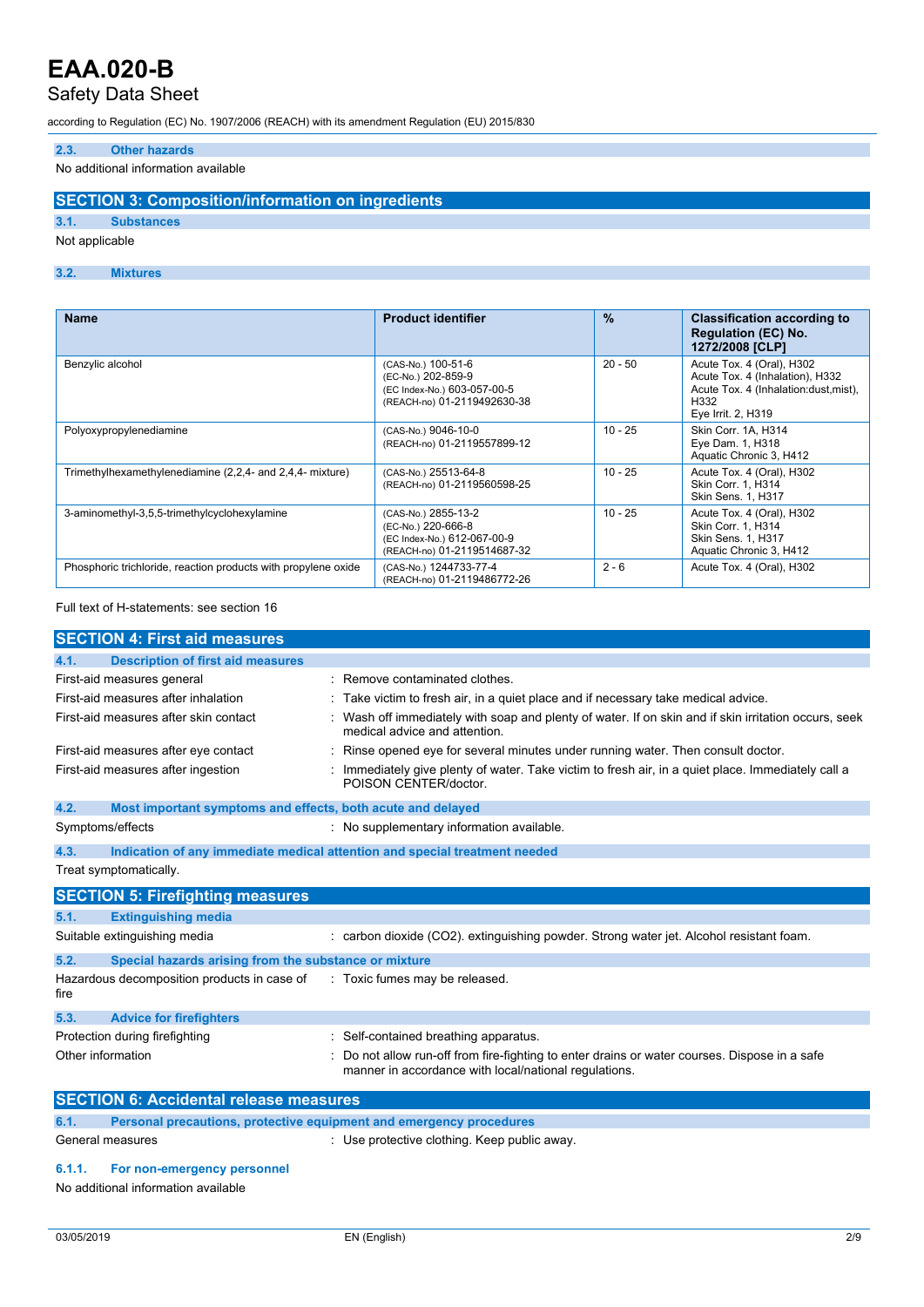## Safety Data Sheet

| according to Regulation (EC) No. 1907/2006 (REACH) with its amendment Regulation (EU) 2015/830 |                                                                                                                                                                                                                                                                                                                                                                                                                                                                                                                                                                                                                                                                                                      |
|------------------------------------------------------------------------------------------------|------------------------------------------------------------------------------------------------------------------------------------------------------------------------------------------------------------------------------------------------------------------------------------------------------------------------------------------------------------------------------------------------------------------------------------------------------------------------------------------------------------------------------------------------------------------------------------------------------------------------------------------------------------------------------------------------------|
| 6.1.2.<br>For emergency responders                                                             |                                                                                                                                                                                                                                                                                                                                                                                                                                                                                                                                                                                                                                                                                                      |
| No additional information available                                                            |                                                                                                                                                                                                                                                                                                                                                                                                                                                                                                                                                                                                                                                                                                      |
| 6.2.<br><b>Environmental precautions</b>                                                       |                                                                                                                                                                                                                                                                                                                                                                                                                                                                                                                                                                                                                                                                                                      |
| Prevent liquid from entering sewers, watercourses, underground or low areas.                   |                                                                                                                                                                                                                                                                                                                                                                                                                                                                                                                                                                                                                                                                                                      |
| 6.3.<br>Methods and material for containment and cleaning up                                   |                                                                                                                                                                                                                                                                                                                                                                                                                                                                                                                                                                                                                                                                                                      |
| For containment                                                                                | : Soak up with inert absorbent material (for example sand, sawdust, a universal binder, silica<br>gel).                                                                                                                                                                                                                                                                                                                                                                                                                                                                                                                                                                                              |
| Other information                                                                              | : Carefully recover the remainder.                                                                                                                                                                                                                                                                                                                                                                                                                                                                                                                                                                                                                                                                   |
| 6.4.<br><b>Reference to other sections</b>                                                     |                                                                                                                                                                                                                                                                                                                                                                                                                                                                                                                                                                                                                                                                                                      |
|                                                                                                | Concerning disposal elimination after cleaning, see section 13. Concerning personal protective equipment to use, see section 8.                                                                                                                                                                                                                                                                                                                                                                                                                                                                                                                                                                      |
| <b>SECTION 7: Handling and storage</b>                                                         |                                                                                                                                                                                                                                                                                                                                                                                                                                                                                                                                                                                                                                                                                                      |
| 7.1.<br><b>Precautions for safe handling</b>                                                   |                                                                                                                                                                                                                                                                                                                                                                                                                                                                                                                                                                                                                                                                                                      |
| Precautions for safe handling                                                                  | : This information is based on our current knowledge and is intended to describe the product for<br>the purposes of health, safety and environmental requirements only. It should not therefore be<br>construed as guaranteeing any specific property of the product. Ensure good ventilation of the<br>work station.                                                                                                                                                                                                                                                                                                                                                                                |
| 7.2.<br>Conditions for safe storage, including any incompatibilities                           |                                                                                                                                                                                                                                                                                                                                                                                                                                                                                                                                                                                                                                                                                                      |
| Storage conditions                                                                             | : Keep only in original container.                                                                                                                                                                                                                                                                                                                                                                                                                                                                                                                                                                                                                                                                   |
| Information on mixed storage                                                                   | : Keep away from food, drink and animal feeding stuffs.                                                                                                                                                                                                                                                                                                                                                                                                                                                                                                                                                                                                                                              |
| Storage area                                                                                   | : The floor of the depot should be impermeable and designed to form a water-tight basin.                                                                                                                                                                                                                                                                                                                                                                                                                                                                                                                                                                                                             |
| Special rules on packaging                                                                     | : Store in tightly closed containers.                                                                                                                                                                                                                                                                                                                                                                                                                                                                                                                                                                                                                                                                |
| 7.3.<br><b>Specific end use(s)</b>                                                             |                                                                                                                                                                                                                                                                                                                                                                                                                                                                                                                                                                                                                                                                                                      |
| No supplementary information available.                                                        |                                                                                                                                                                                                                                                                                                                                                                                                                                                                                                                                                                                                                                                                                                      |
|                                                                                                |                                                                                                                                                                                                                                                                                                                                                                                                                                                                                                                                                                                                                                                                                                      |
| <b>SECTION 8: Exposure controls/personal protection</b>                                        |                                                                                                                                                                                                                                                                                                                                                                                                                                                                                                                                                                                                                                                                                                      |
| 8.1.<br><b>Control parameters</b>                                                              |                                                                                                                                                                                                                                                                                                                                                                                                                                                                                                                                                                                                                                                                                                      |
| No additional information available                                                            |                                                                                                                                                                                                                                                                                                                                                                                                                                                                                                                                                                                                                                                                                                      |
| 8.2.<br><b>Exposure controls</b>                                                               |                                                                                                                                                                                                                                                                                                                                                                                                                                                                                                                                                                                                                                                                                                      |
| Appropriate engineering controls                                                               | : Keep away from food, drink and animal feedingstuffs. Take off contaminated clothing. Wash<br>hands before break and at end of works. Do not breathe dust. Avoid all contact with skin, eyes,<br>or clothing.                                                                                                                                                                                                                                                                                                                                                                                                                                                                                       |
| Personal protective equipment                                                                  | Dust/aerosol mask with filter type P2. Gloves. Protective goggles.                                                                                                                                                                                                                                                                                                                                                                                                                                                                                                                                                                                                                                   |
| Hand protection                                                                                | Chemical resistant gloves (according to European standard EN 374 or equivalent). The exact<br>break trough time has to be found out by the manufacturer of the protective gloves and has to<br>be observed. Choosing the proper glove is a decision that depends not only on the type of<br>material, but also on other quality features, which differ for each manufacturer. Since the<br>product consists of several substances, it is possible to estimate the durability of the glove<br>material beforehand and it therefore needs to be tested before use. Recommended materials.<br>>0,5mm. nbr. Viton. Polyvinylchloride (PVC). unsuitable materials: leather gloves, thick fabric<br>gloves |
| Eye protection                                                                                 | Protective goggles                                                                                                                                                                                                                                                                                                                                                                                                                                                                                                                                                                                                                                                                                   |
| Skin and body protection                                                                       | : protective clothing                                                                                                                                                                                                                                                                                                                                                                                                                                                                                                                                                                                                                                                                                |
| Respiratory protection                                                                         | Breathing equipment. By prolonged exposure : Self-contained breathing apparatus with an air<br>line                                                                                                                                                                                                                                                                                                                                                                                                                                                                                                                                                                                                  |

| <b>SECTION 9: Physical and chemical properties</b>            |                     |  |  |
|---------------------------------------------------------------|---------------------|--|--|
| 9.1.<br>Information on basic physical and chemical properties |                     |  |  |
| Physical state                                                | : Liguid            |  |  |
| Colour                                                        | : yellowish.        |  |  |
| Odour                                                         | : Amine-like.       |  |  |
| Odour threshold                                               | : No data available |  |  |
| pH                                                            | : No data available |  |  |
|                                                               |                     |  |  |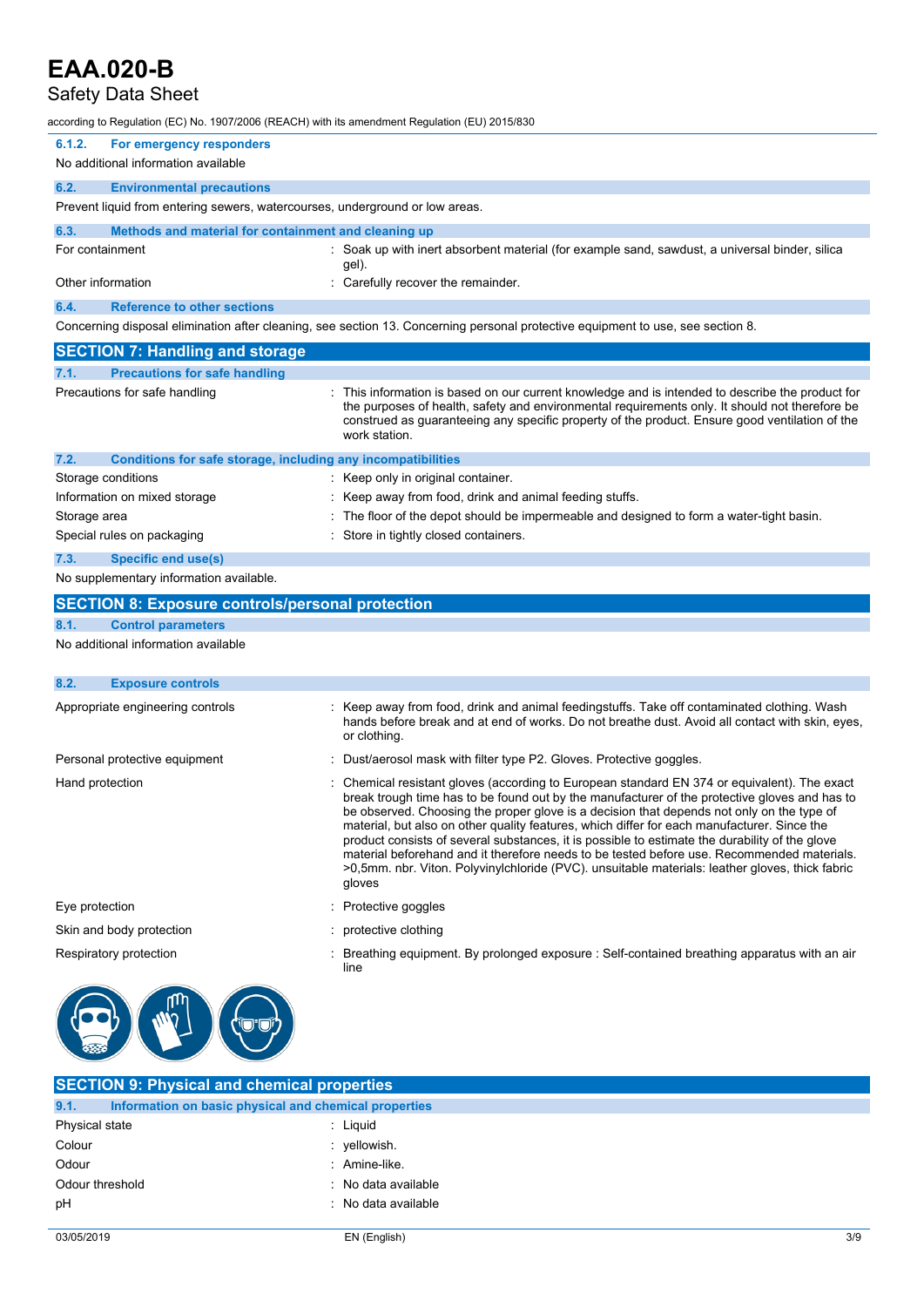### Safety Data Sheet

according to Regulation (EC) No. 1907/2006 (REACH) with its amendment Regulation (EU) 2015/830

| Relative evaporation rate (butylacetate=1) |   | No data available |
|--------------------------------------------|---|-------------------|
| Melting point                              |   | No data available |
| Freezing point                             |   | No data available |
| Boiling point                              |   | > 200 °C          |
| Flash point                                |   | $>$ 100 °C        |
| Auto-ignition temperature                  |   | 240 $^{\circ}$ C  |
| Decomposition temperature                  |   | No data available |
| Flammability (solid, gas)                  |   | No data available |
| Vapour pressure                            |   | $0.3$ hPa         |
| Relative vapour density at 20 °C           |   | No data available |
| Relative density                           | ۰ | 1                 |
| Solubility                                 |   | No data available |
| Log Pow                                    |   | No data available |
| Viscosity, kinematic                       |   | No data available |
| Viscosity, dynamic                         |   | 200 mPa $\cdot$ s |
| <b>Explosive properties</b>                |   | No data available |
| Oxidising properties                       |   | No data available |
| <b>Explosive limits</b>                    |   | $0.7 - 13$ vol %  |
|                                            |   |                   |

### **9.2. Other information**

No additional information available

|                                         | <b>SECTION 10: Stability and reactivity</b>                  |  |
|-----------------------------------------|--------------------------------------------------------------|--|
| 10.1.                                   | <b>Reactivity</b>                                            |  |
|                                         | No supplementary information available.                      |  |
| 10.2.                                   | <b>Chemical stability</b>                                    |  |
|                                         | No decomposition if used as directed.                        |  |
| 10.3.                                   | <b>Possibility of hazardous reactions</b>                    |  |
|                                         | No dangerous reactions known under normal conditions of use. |  |
| 10.4.                                   | <b>Conditions to avoid</b>                                   |  |
| No supplementary information available. |                                                              |  |
| 10.5.                                   | <b>Incompatible materials</b>                                |  |
| Oxidizing agent.                        |                                                              |  |
| 10.6.                                   | <b>Hazardous decomposition products</b>                      |  |

In case of fire: May liberate toxic gases. Corrosive vapours.

| <b>SECTION 11: Toxicological information</b>                           |                                                                         |
|------------------------------------------------------------------------|-------------------------------------------------------------------------|
| Information on toxicological effects<br>11.1.                          |                                                                         |
| Acute toxicity                                                         | Oral: Harmful if swallowed. Inhalation: dust, mist: Harmful if inhaled. |
| ATE CLP (oral)                                                         | 756,822 mg/kg bodyweight                                                |
| ATE CLP (dust, mist)                                                   | 3,191 mg/l/4h                                                           |
| Benzylic alcohol (100-51-6)                                            |                                                                         |
| LD50 oral rat                                                          | 1620 mg/kg bodyweight                                                   |
| LD50 dermal rabbit                                                     | > 2000 mg/kg                                                            |
| LC50 inhalation rat (mg/l)                                             | $> 4,178$ mg/l air                                                      |
| Polyoxypropylenediamine (9046-10-0)                                    |                                                                         |
| LD50 oral rat                                                          | 2885 mg/kg                                                              |
| LD50 dermal rabbit                                                     | 2980 mg/kg                                                              |
| Trimethylhexamethylenediamine (2,2,4- and 2,4,4- mixture) (25513-64-8) |                                                                         |
| LD50 oral rat                                                          | 910                                                                     |
| 3-aminomethyl-3,5,5-trimethylcyclohexylamine (2855-13-2)               |                                                                         |
| LD50 oral rat                                                          | 1030 mg/kg                                                              |
| LD50 dermal rat                                                        | > 2000 mg/kg bodyweight                                                 |
| LC50 inhalation rat (mg/l)                                             | $> 5,01$ mg/l/4h                                                        |
| Skin corrosion/irritation                                              | Causes severe skin burns and eye damage.                                |
| Serious eye damage/irritation                                          | Serious eye damage, category 1, implicit                                |
| 03/05/2019                                                             | EN (English)<br>4/9                                                     |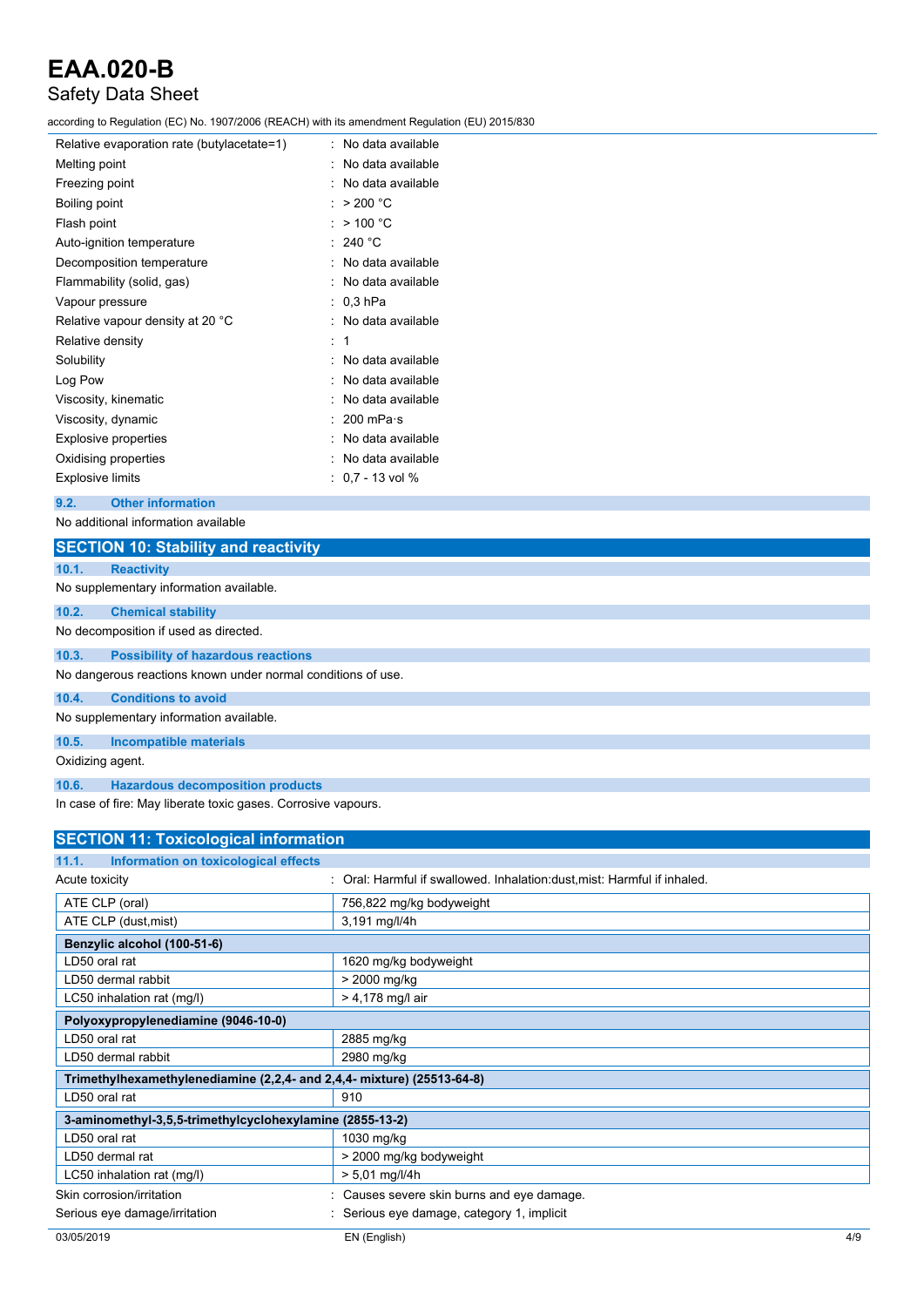### Safety Data Sheet

according to Regulation (EC) No. 1907/2006 (REACH) with its amendment Regulation (EU) 2015/830

| Respiratory or skin sensitisation | : May cause an allergic skin reaction. |
|-----------------------------------|----------------------------------------|
| Germ cell mutagenicity            | : Not classified                       |
| Carcinogenicity                   | : Not classified                       |
| Reproductive toxicity             | : Not classified                       |
| STOT-single exposure              | : Not classified                       |
| STOT-repeated exposure            | : Not classified                       |
| Aspiration hazard                 | : Not classified                       |

#### **SECTION 12: Ecological information 12.1. Toxicity**

| 14.1.<br><b>TUAIGHY</b>                                                |  |  |  |
|------------------------------------------------------------------------|--|--|--|
| Benzylic alcohol (100-51-6)                                            |  |  |  |
| 460 mg/l                                                               |  |  |  |
| 230 mg/l                                                               |  |  |  |
| $10 \text{ mg/l}$                                                      |  |  |  |
| 770 mg/l                                                               |  |  |  |
| 640 mg/l                                                               |  |  |  |
| Polyoxypropylenediamine (9046-10-0)                                    |  |  |  |
| > 15 mg/l (Ochorhyncus mykiss (Regenbogenforelle))                     |  |  |  |
| 80 (Daphnia magna (Wasserfloh)) (EC50(48h))                            |  |  |  |
| Trimethylhexamethylenediamine (2,2,4- and 2,4,4- mixture) (25513-64-8) |  |  |  |
| 174 mg/l (Leuciscus idus) (LC50(48h))                                  |  |  |  |
| 31,5 mg/l (Daphnia magna (Wasserfloh)) (EC50(24h))                     |  |  |  |
| 3-aminomethyl-3,5,5-trimethylcyclohexylamine (2855-13-2)               |  |  |  |
| $110$ mg/l                                                             |  |  |  |
| $23 \text{ mg/l}$                                                      |  |  |  |
| $110$ mg/l                                                             |  |  |  |
|                                                                        |  |  |  |

### **12.2. Persistence and degradability**

| Benzylic alcohol (100-51-6)                                       |                                                                                                                                                                                  |  |  |
|-------------------------------------------------------------------|----------------------------------------------------------------------------------------------------------------------------------------------------------------------------------|--|--|
| Biochemical oxygen demand (BOD)                                   | $1,6$ g O <sub>2</sub> /g substance                                                                                                                                              |  |  |
| Chemical oxygen demand (COD)                                      | $2.4$ g O <sub>2</sub> /g substance                                                                                                                                              |  |  |
| ThOD                                                              | $2.5$ g O <sub>2</sub> /g substance                                                                                                                                              |  |  |
| 12.3.<br><b>Bioaccumulative potential</b>                         |                                                                                                                                                                                  |  |  |
| Benzylic alcohol (100-51-6)                                       |                                                                                                                                                                                  |  |  |
| Log Pow                                                           | $1 - 1, 1$                                                                                                                                                                       |  |  |
| 3-aminomethyl-3,5,5-trimethylcyclohexylamine (2855-13-2)          |                                                                                                                                                                                  |  |  |
| BCF other aquatic organisms 1                                     | 3,16                                                                                                                                                                             |  |  |
| Log Pow                                                           | 0.99                                                                                                                                                                             |  |  |
| 12.4.<br><b>Mobility in soil</b>                                  |                                                                                                                                                                                  |  |  |
| Benzylic alcohol (100-51-6)                                       |                                                                                                                                                                                  |  |  |
| Surface tension                                                   | 39 mN/m                                                                                                                                                                          |  |  |
| 3-aminomethyl-3.5.5-trimethylcyclohexylamine (2855-13-2)          |                                                                                                                                                                                  |  |  |
| Surface tension                                                   | 3.47 N/m                                                                                                                                                                         |  |  |
| 12.5.<br><b>Results of PBT and vPvB assessment</b>                |                                                                                                                                                                                  |  |  |
| <b>Component</b>                                                  |                                                                                                                                                                                  |  |  |
| Benzylic alcohol (100-51-6)                                       | This substance/mixture does not meet the PBT criteria of REACH requiation, annex XIII<br>This substance/mixture does not meet the vPvB criteria of REACH regulation, annex XIII  |  |  |
| 3-aminomethyl-3,5,5-trimethylcyclohexylamine<br>$(2855 - 13 - 2)$ | This substance/mixture does not meet the PBT criteria of REACH regulation, annex XIII<br>This substance/mixture does not meet the vPvB criteria of REACH regulation, annex XIII  |  |  |
| 12.6.<br><b>Other adverse effects</b>                             |                                                                                                                                                                                  |  |  |
| Additional information                                            | Hazardous to water (WGK 2). Harmful to aquatic organisms. Danger of pollution of drinking<br>water when product enters the soil. Do not flush into surface water or sewer system |  |  |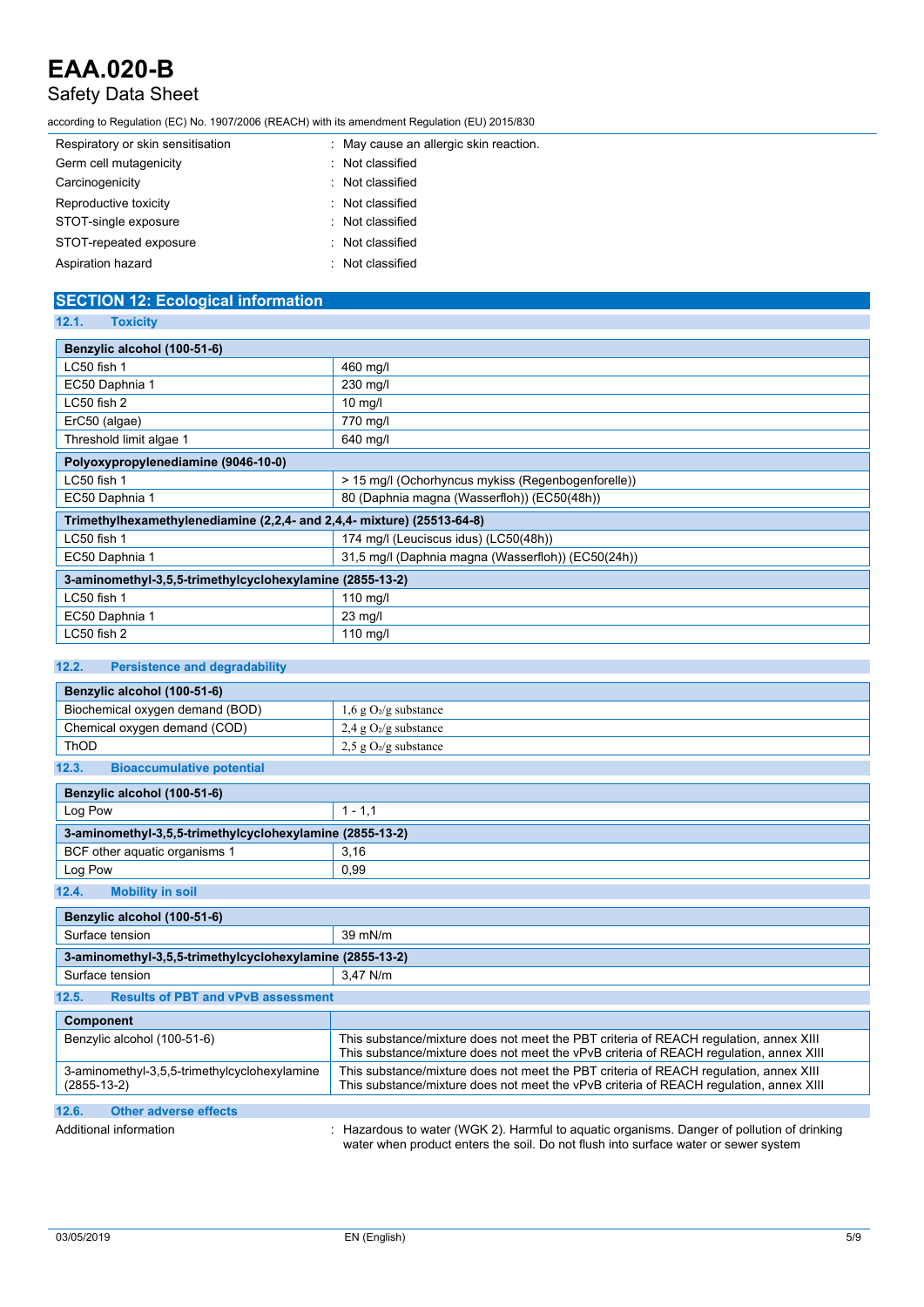### Safety Data Sheet

according to Regulation (EC) No. 1907/2006 (REACH) with its amendment Regulation (EU) 2015/830

| <b>SECTION 13: Disposal considerations</b><br>13.1.<br><b>Waste treatment methods</b> |                                                                                                                   |
|---------------------------------------------------------------------------------------|-------------------------------------------------------------------------------------------------------------------|
| Regional legislation (waste)                                                          | : Disposal must be done according to official regulations. Ensure all national/local regulations are<br>observed. |
| <b>SECTION 14: Transport information</b>                                              |                                                                                                                   |
| In accordance with ADR / RID / IMDG / IATA / ADN                                      |                                                                                                                   |
| 14.1.<br><b>UN number</b>                                                             |                                                                                                                   |
| UN-No. (ADR)                                                                          | : 2735                                                                                                            |
| UN-No. (IMDG)                                                                         | : 2735                                                                                                            |
| UN-No. (IATA)                                                                         | : 2735                                                                                                            |
| UN-No. (ADN)                                                                          | : 2735                                                                                                            |
| UN-No. (RID)                                                                          | : 2735                                                                                                            |
| 14.2.<br><b>UN proper shipping name</b>                                               |                                                                                                                   |
| Proper Shipping Name (ADR)                                                            | : AMINES, LIQUID, CORROSIVE, N.O.S.                                                                               |
| Proper Shipping Name (IMDG)                                                           | : AMINES, LIQUID, CORROSIVE, N.O.S.                                                                               |
| Proper Shipping Name (IATA)                                                           | : Amines, liquid, corrosive, n.o.s.                                                                               |
| Proper Shipping Name (ADN)                                                            | : AMINES, LIQUID, CORROSIVE, N.O.S.                                                                               |
| Proper Shipping Name (RID)                                                            | : AMINES, LIQUID, CORROSIVE, N.O.S.                                                                               |
| Transport document description (ADR)                                                  | : UN 2735 AMINES, LIQUID, CORROSIVE, N.O.S. (), 8, III, (E)                                                       |
| Transport document description (IMDG)                                                 | : UN 2735 AMINES, LIQUID, CORROSIVE, N.O.S. (Polyoxypropylene Diamine), 8, III                                    |
| 14.3.<br><b>Transport hazard class(es)</b>                                            |                                                                                                                   |
| <b>ADR</b>                                                                            |                                                                                                                   |
| Transport hazard class(es) (ADR)                                                      | $\therefore$ 8                                                                                                    |
| Danger labels (ADR)                                                                   | : 8                                                                                                               |
|                                                                                       |                                                                                                                   |
| <b>IMDG</b>                                                                           |                                                                                                                   |
| Transport hazard class(es) (IMDG)                                                     | $\cdot$ 8                                                                                                         |
| Danger labels (IMDG)                                                                  | : 8                                                                                                               |
|                                                                                       |                                                                                                                   |
|                                                                                       |                                                                                                                   |
| <b>IATA</b>                                                                           |                                                                                                                   |
| Transport hazard class(es) (IATA)                                                     | : 8                                                                                                               |
| Hazard labels (IATA)                                                                  | : 8                                                                                                               |
|                                                                                       |                                                                                                                   |
| <b>ADN</b>                                                                            |                                                                                                                   |
| Transport hazard class(es) (ADN)                                                      | : 8                                                                                                               |
| Danger labels (ADN)                                                                   | : 8                                                                                                               |
|                                                                                       |                                                                                                                   |
|                                                                                       |                                                                                                                   |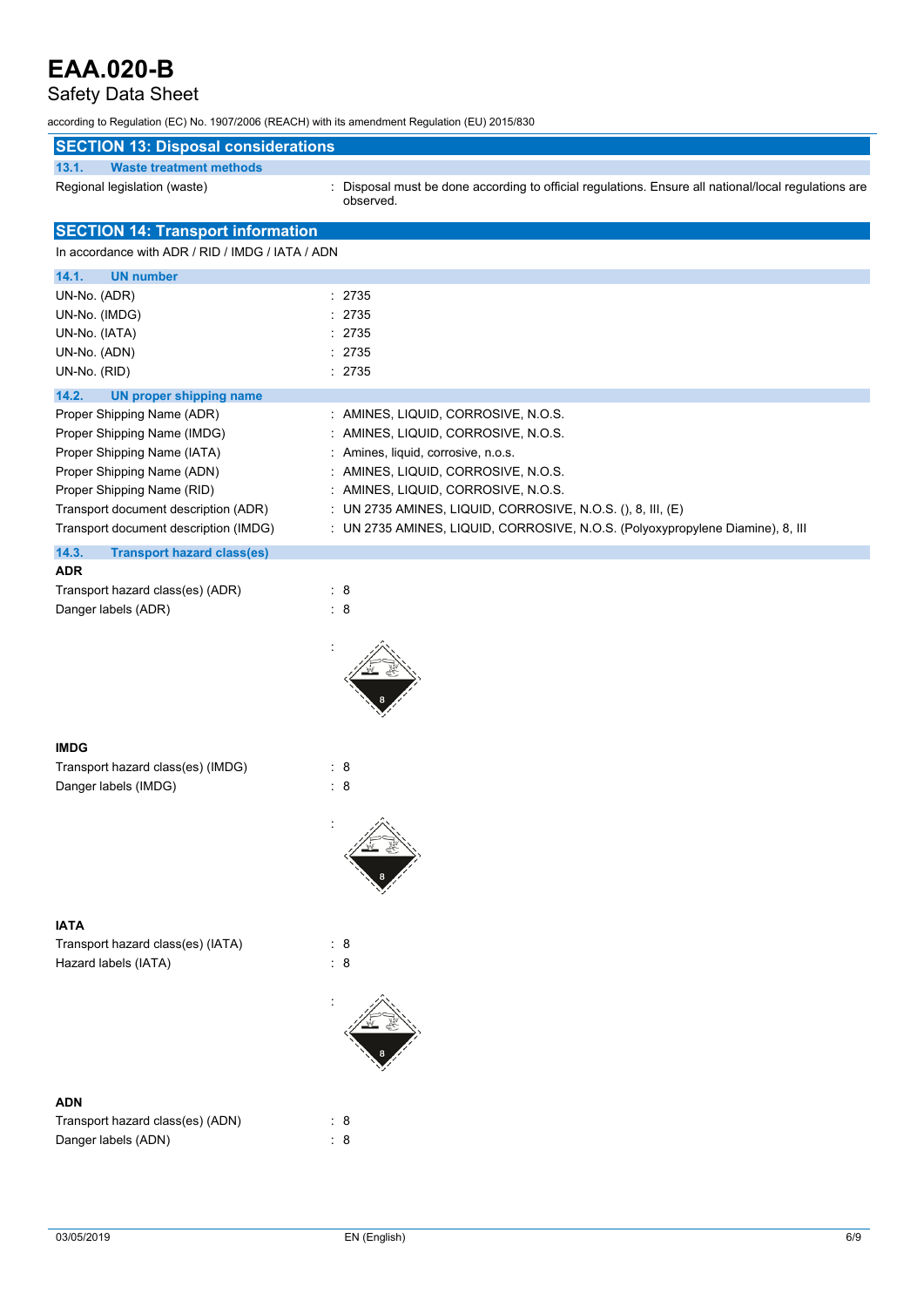Safety Data Sheet

according to Regulation (EC) No. 1907/2006 (REACH) with its amendment Regulation (EU) 2015/830

| according to Regulation (EC) No. 1907/2006 (REACH) with its amendment Regulation (EU) 2015/830 |                                        |
|------------------------------------------------------------------------------------------------|----------------------------------------|
|                                                                                                |                                        |
| <b>RID</b>                                                                                     |                                        |
| Transport hazard class(es) (RID)                                                               | $\therefore$ 8                         |
| Danger labels (RID)                                                                            | $\therefore$ 8                         |
|                                                                                                |                                        |
|                                                                                                |                                        |
| 14.4.<br><b>Packing group</b>                                                                  |                                        |
| Packing group (ADR)                                                                            | $\pm$ 111                              |
| Packing group (IMDG)                                                                           | $\pm$ 111                              |
| Packing group (IATA)                                                                           | $\pm$ 111                              |
| Packing group (ADN)                                                                            | $\pm$ 111                              |
| Packing group (RID)                                                                            | $\pm$ 111                              |
| 14.5.<br><b>Environmental hazards</b>                                                          |                                        |
| Dangerous for the environment                                                                  | : No                                   |
| Marine pollutant                                                                               | No<br>÷                                |
| Other information                                                                              | No supplementary information available |
|                                                                                                |                                        |
| 14.6.<br><b>Special precautions for user</b>                                                   |                                        |
| - Overland transport                                                                           |                                        |
| Classification code (ADR)                                                                      | $\therefore$ C7                        |
| Special provisions (ADR)                                                                       | : 274                                  |
| Limited quantities (ADR)                                                                       | $\therefore$ 5                         |
| Excepted quantities (ADR)                                                                      | $\therefore$ E1                        |
| Packing instructions (ADR)                                                                     | P001, IBC03, LP01, R001                |
| Mixed packing provisions (ADR)                                                                 | : MP19                                 |
| Portable tank and bulk container instructions<br>(ADR)                                         | $\cdot$ T7                             |
| Portable tank and bulk container special<br>provisions (ADR)                                   | : TP1, TP28                            |
| Tank code (ADR)                                                                                | $:$ L4BN                               |
| Vehicle for tank carriage                                                                      | : AT                                   |
| Transport category (ADR)                                                                       | : 3                                    |
| Special provisions for carriage - Packages<br>(ADR)                                            | $\therefore$ V12                       |
| Hazard identification number (Kemler No.)                                                      | $\therefore 80$                        |
| Orange plates                                                                                  | İ<br>80<br>2735                        |
| Tunnel restriction code (ADR)                                                                  | $\mathbf{E}$                           |
| EAC code                                                                                       | : 2X                                   |
| APP code                                                                                       | $\therefore$ B                         |
|                                                                                                |                                        |
| - Transport by sea                                                                             |                                        |
| Special provisions (IMDG)                                                                      | 223, 274                               |
| Packing instructions (IMDG)                                                                    | P001, LP01                             |
| IBC packing instructions (IMDG)<br>Tank instructions (IMDG)                                    | IBC03<br>T7                            |
| Tank special provisions (IMDG)                                                                 | : TP1, TP28                            |
|                                                                                                |                                        |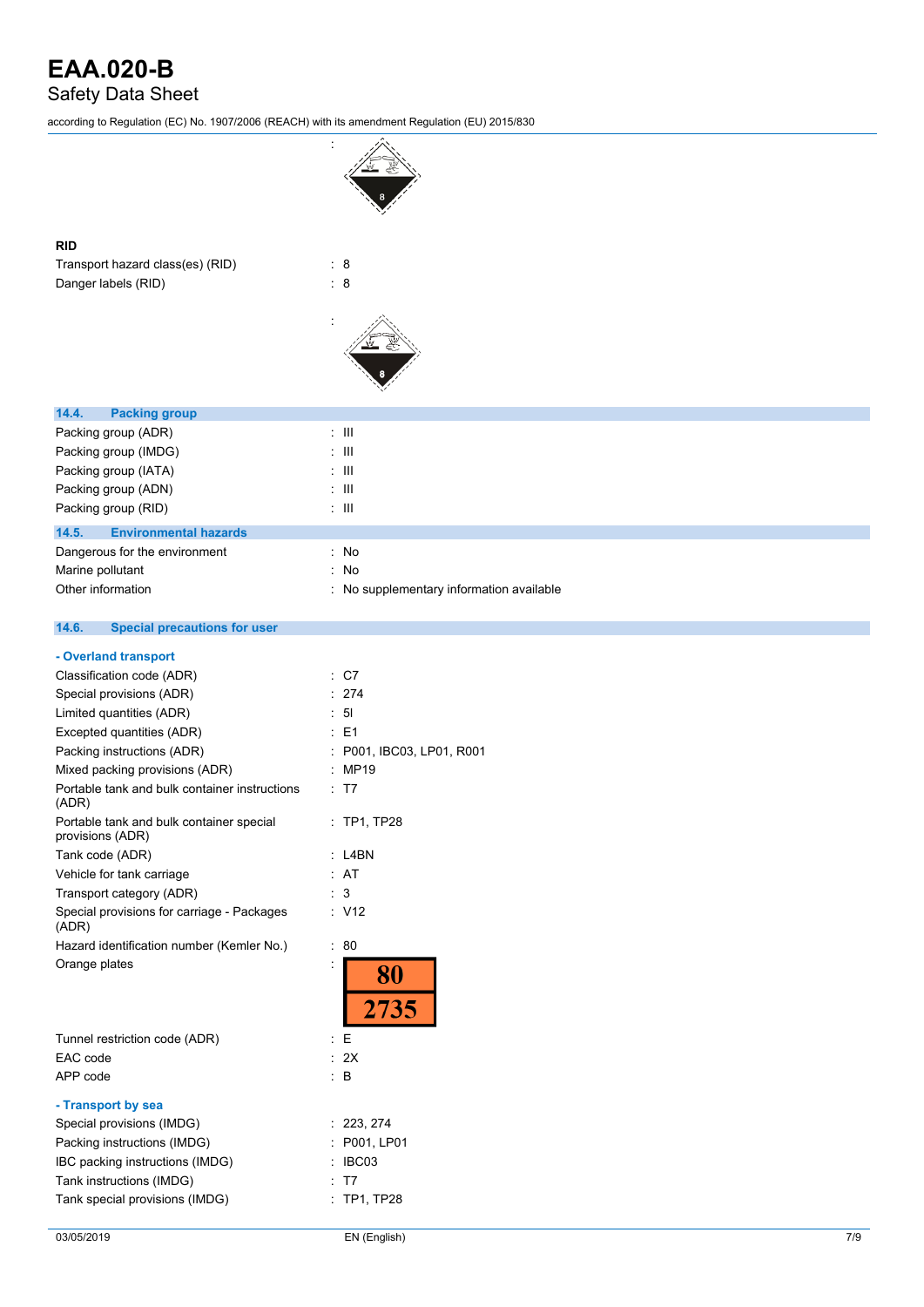### Safety Data Sheet

according to Regulation (EC) No. 1907/2006 (REACH) with its amendment Regulation (EU) 2015/830

| columny to inequiation (EO) No. 1907/2000 (NEAOH) With its americanemic inequiation (EO) 2019/090 |                                                                                                                                                                                                                                                                                                           |
|---------------------------------------------------------------------------------------------------|-----------------------------------------------------------------------------------------------------------------------------------------------------------------------------------------------------------------------------------------------------------------------------------------------------------|
| EmS-No. (Fire)                                                                                    | $-F-A$                                                                                                                                                                                                                                                                                                    |
| EmS-No. (Spillage)                                                                                | $: S-B$                                                                                                                                                                                                                                                                                                   |
| Stowage category (IMDG)                                                                           | : A                                                                                                                                                                                                                                                                                                       |
| Properties and observations (IMDG)                                                                | : Colourless to yellowish liquids or solutions with a pungent odour. Miscible with or soluble in<br>water. When involved in a fire, evolve toxic gases. Corrosive to most metals, especially to<br>copper and its alloys. Reacts violently with acids. Cause burns to skin, eyes and mucous<br>membranes. |
| - Air transport                                                                                   |                                                                                                                                                                                                                                                                                                           |
| PCA Excepted quantities (IATA)                                                                    | $\therefore$ E1                                                                                                                                                                                                                                                                                           |
| PCA Limited quantities (IATA)                                                                     | : Y841                                                                                                                                                                                                                                                                                                    |
| PCA limited quantity max net quantity (IATA)                                                      | : 1L                                                                                                                                                                                                                                                                                                      |
| PCA packing instructions (IATA)                                                                   | .852                                                                                                                                                                                                                                                                                                      |
| PCA max net quantity (IATA)                                                                       | : 5L                                                                                                                                                                                                                                                                                                      |
| CAO packing instructions (IATA)                                                                   | .856                                                                                                                                                                                                                                                                                                      |
| CAO max net quantity (IATA)                                                                       | .60 <sub>L</sub>                                                                                                                                                                                                                                                                                          |
| Special provisions (IATA)                                                                         | : A3, A803                                                                                                                                                                                                                                                                                                |
| ERG code (IATA)                                                                                   | : 8L                                                                                                                                                                                                                                                                                                      |
| - Inland waterway transport                                                                       |                                                                                                                                                                                                                                                                                                           |
| Classification code (ADN)                                                                         | : C7                                                                                                                                                                                                                                                                                                      |
| Special provisions (ADN)                                                                          | : 274                                                                                                                                                                                                                                                                                                     |
| Limited quantities (ADN)                                                                          | 5L                                                                                                                                                                                                                                                                                                        |
| Excepted quantities (ADN)                                                                         | $\therefore$ E1                                                                                                                                                                                                                                                                                           |
| Carriage permitted (ADN)                                                                          | $\pm$ T.                                                                                                                                                                                                                                                                                                  |
| Equipment required (ADN)                                                                          | $:$ PP, EP                                                                                                                                                                                                                                                                                                |
| Number of blue cones/lights (ADN)                                                                 | $\therefore$ 0                                                                                                                                                                                                                                                                                            |
| Carriage prohibited (ADN)                                                                         | $\therefore$ No                                                                                                                                                                                                                                                                                           |
| Not subject to ADN                                                                                | $\therefore$ No                                                                                                                                                                                                                                                                                           |
| - Rail transport                                                                                  |                                                                                                                                                                                                                                                                                                           |
| Classification code (RID)                                                                         | $\cdot$ C7                                                                                                                                                                                                                                                                                                |
| Special provisions (RID)                                                                          | .274                                                                                                                                                                                                                                                                                                      |
| Excepted quantities (RID)                                                                         | $\therefore$ E1                                                                                                                                                                                                                                                                                           |
| Packing instructions (RID)                                                                        | : P001, IBC03, LP01, R001                                                                                                                                                                                                                                                                                 |
| Mixed packing provisions (RID)                                                                    | : MP19                                                                                                                                                                                                                                                                                                    |
| Portable tank and bulk container instructions<br>(RID)                                            | : T7                                                                                                                                                                                                                                                                                                      |
| Portable tank and bulk container special<br>provisions (RID)                                      | : TP1, TP28                                                                                                                                                                                                                                                                                               |
| Tank codes for RID tanks (RID)                                                                    | : L4BN                                                                                                                                                                                                                                                                                                    |
| Transport category (RID)                                                                          | $\therefore$ 3                                                                                                                                                                                                                                                                                            |
| Special provisions for carriage - Packages<br>(RID)                                               | : W12                                                                                                                                                                                                                                                                                                     |
| Colis express (express parcels) (RID)                                                             | $\therefore$ CE8                                                                                                                                                                                                                                                                                          |
| Hazard identification number (RID)                                                                | $\cdot$ 80                                                                                                                                                                                                                                                                                                |
| Carriage prohibited (RID)                                                                         | : No                                                                                                                                                                                                                                                                                                      |
|                                                                                                   |                                                                                                                                                                                                                                                                                                           |

**14.7. Transport in bulk according to Annex II of MARPOL 73/78 and the IBC Code**

### **SECTION 15: Regulatory information**

**15.1. Safety, health and environmental regulations/legislation specific for the substance or mixture**

#### **15.1.1. EU-Regulations**

Contains no REACH substances with Annex XVII restrictions Contains no substance on the REACH candidate list Contains no REACH Annex XIV substances

#### **15.1.2. National regulations**

#### **Germany**

Not applicable